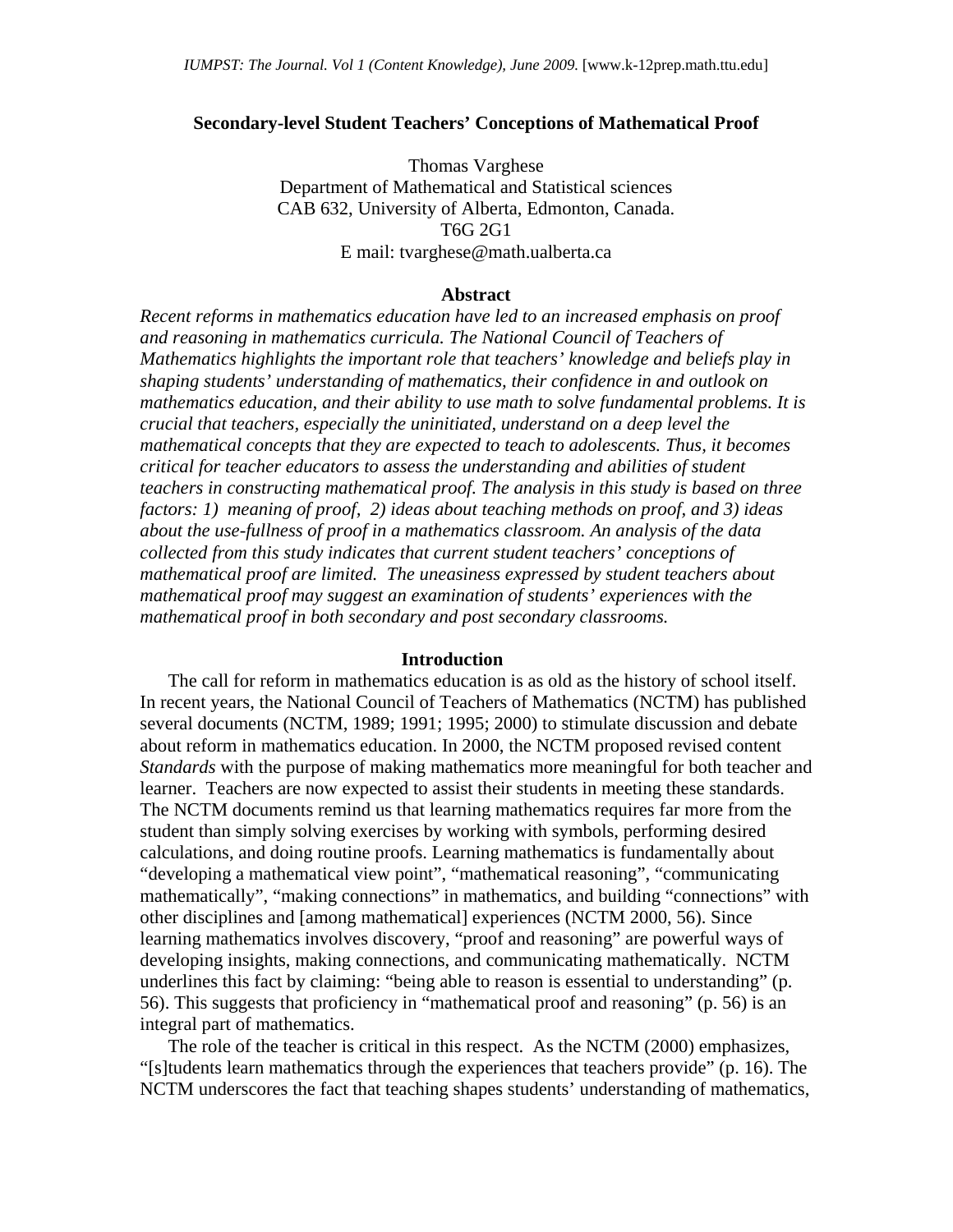their ability to use it to solve problems, and their confidence in and attitude towards mathematics. Many researchers have pointed out that teachers' knowledge and belief play a critical role in successfully enacting classroom practices (Fennema & Franke, 1992; Thompson, 1984). Effective teachers understand and truly *know* the mathematics that they are teaching. Furthermore, they are flexible in their teaching practices, drawing on that knowledge appropriately and creatively as they instruct their students. The goal of teacher education programs is to provide the foundation that enables neophyte instructors to grow into effective teachers. This can only be achieved by first understanding the student teacher's conceptions, beliefs, and ability with regards to mathematics. Hence, within the current context of reform, it becomes critical to know more about the student teacher's ability to construct proofs. Student teachers' understanding of and experience with mathematical proof will influence the manner in which they approach teaching this concept. The poise that they demonstrate in teaching mathematical proof, in turn, enhances the soundness of their curricular judgments, their ability to respond to student questions, and their skill in making connections, both within the mathematics curriculum and among other academic disciplines (Grouws & Shultz, 1996).

#### **Research purpose**

Jones (1997) notes that the teaching of mathematical proof places significant demands on both the subject matter knowledge and pedagogical knowledge of secondary mathematics teachers. Knuth (2002a; 2002b) also mentions that the teacher's conception of proof influences both the role that s/he assigns to proof in her/his mathematics classrooms and her/his instructional approach in teaching such a concept. The goal of reform efforts is to foster the development of students' understanding and uses of proof. Hence, it is important to examine the prospective secondary teacher's conceptions of proof, for it will be these conceptions and understandings that will ultimately shape classroom practice.

This study examines the degree to which student teachers feel secure in their understanding and conceptions of mathematical proof. Numerous studies related to mathematical proof, undertaken at different levels of schooling and from different perspectives, have been reported in the literature. Studies run the gamut from the university-level perspective of students and teachers (Raman 2003; Housman & Porter, 2003) to the secondary-level point of view of students and teachers (Balacheff, 1988; Healy & Hoyles, 2000; Knuth, 2002a) to the perspective of prospective elementary-level student teachers (Martin & Harel, 1989). With the exception of Jones (1997) and Cyr (2004), little work has been done on secondary-level student teachers' (hereafter mentioned as student teachers) conceptions of proof. I aim to contribute to reducing this gap in the literature: the purpose of this paper is to report on the conceptions of mathematical proof held by student teachers who will be teaching mathematics at the high school level. I take a case-study approach in this research, using written response and interviews as methods for date collection. The study itself involves two-phases: Phase 1: Participants' responses to Written Tasks; and Phase 2: Interview of selected students.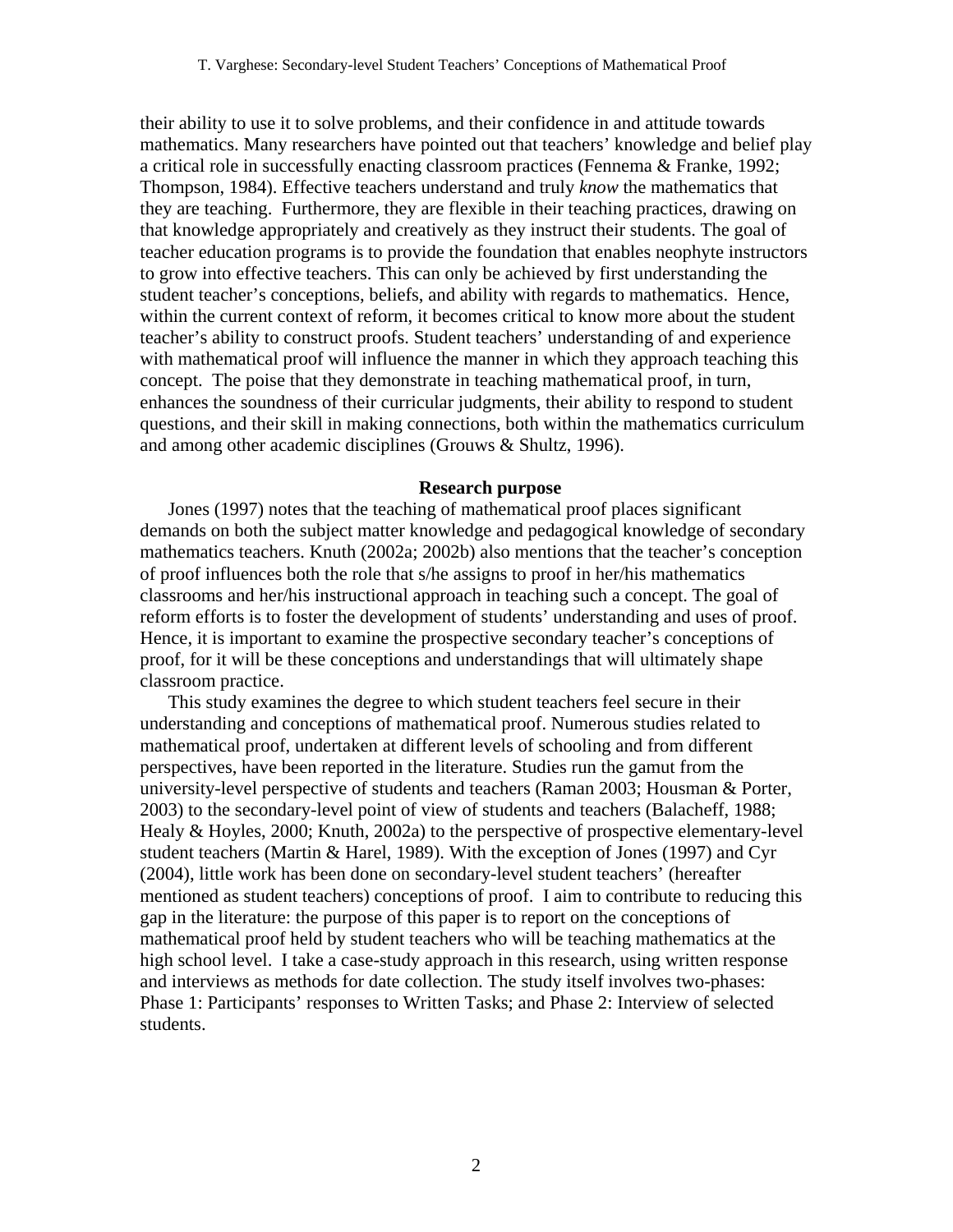### **Research Question**

The fundamental question that drives this study falls into the category mentioned above: *How do student teachers understand the notion of mathematical proof?* Simply put, the purpose of this study is to examine student teacher's conceptions of mathematical proof. Two primary research questions focus and guide this examination:

- 1) What are student teachers' conception about the nature and role of proof?
- 2) What are student teachers' abilities to complete mathematical proofs?

### **Questionnaire**

I developed a questionnaire that would provide the data necessary to answer my research question. The questionnaire consists of two parts. My aim was to assess both student teachers' conceptions of proof and their ability to carry out mathematical tasks. Section (A) of the Questionnaire is designed to provide answers to the question 'What are student teachers' conceptions about the nature and role of proof?' Section (B) of the Questionnaire is designed to provide data that addresses the question, 'What are student teachers' abilities in completing mathematical proofs?'

The 17 student teacher participants in this study were completing the final semester of a teacher education program at a large Canadian university when this study was conducted. Data collection took place two weeks prior to the start of the final practicum (classroom teaching experience). All participants were Mathematics majors who had completed at least twelve 3-credit courses in math. The teacher education program at this University consists of a five-year combined degree. Students are required to take at least twelve 3-credit courses in their subject of major. Students with a Bachelors' degree, were able to enter into an 'after-degree' program typically consisting of two years of additional study in Education. The study was conducted with the approval of University Ethics Committee.

As intended, the data collected did provide information about student teachers' conceptions of, and their proficiency with, mathematical proofs. This paper reports and discusses results from the first part of the questionnaire. I posed three questions in Section A:

- a. Describe what the notion of proof means to you.
- b. In your opinion, what is the best way to develop students' ability to write proof?
- c. In your opinion, after all, is it important for high school students to learn how to write proof? Why?

#### **Analysis**

I base my analyses of student teachers' conceptions of proof on three factors: the student teachers' 1) meaning of proof, 2) ideas about teaching methods on proof, and 3) ideas about the use-fullness of proof in a mathematics classroom.

### *a). Student Teachers' Conceptions about the Meaning of Proof*

The idea of proof is pivotal in mathematics. Hence, it is crucial for prospective teachers to have a clear understanding of the meaning of proof. The literature shows that, across the mathematics education community, there is some disagreement as to the meaning of proof. Reid (2002) claims that proof is not well defined, and *cannot be*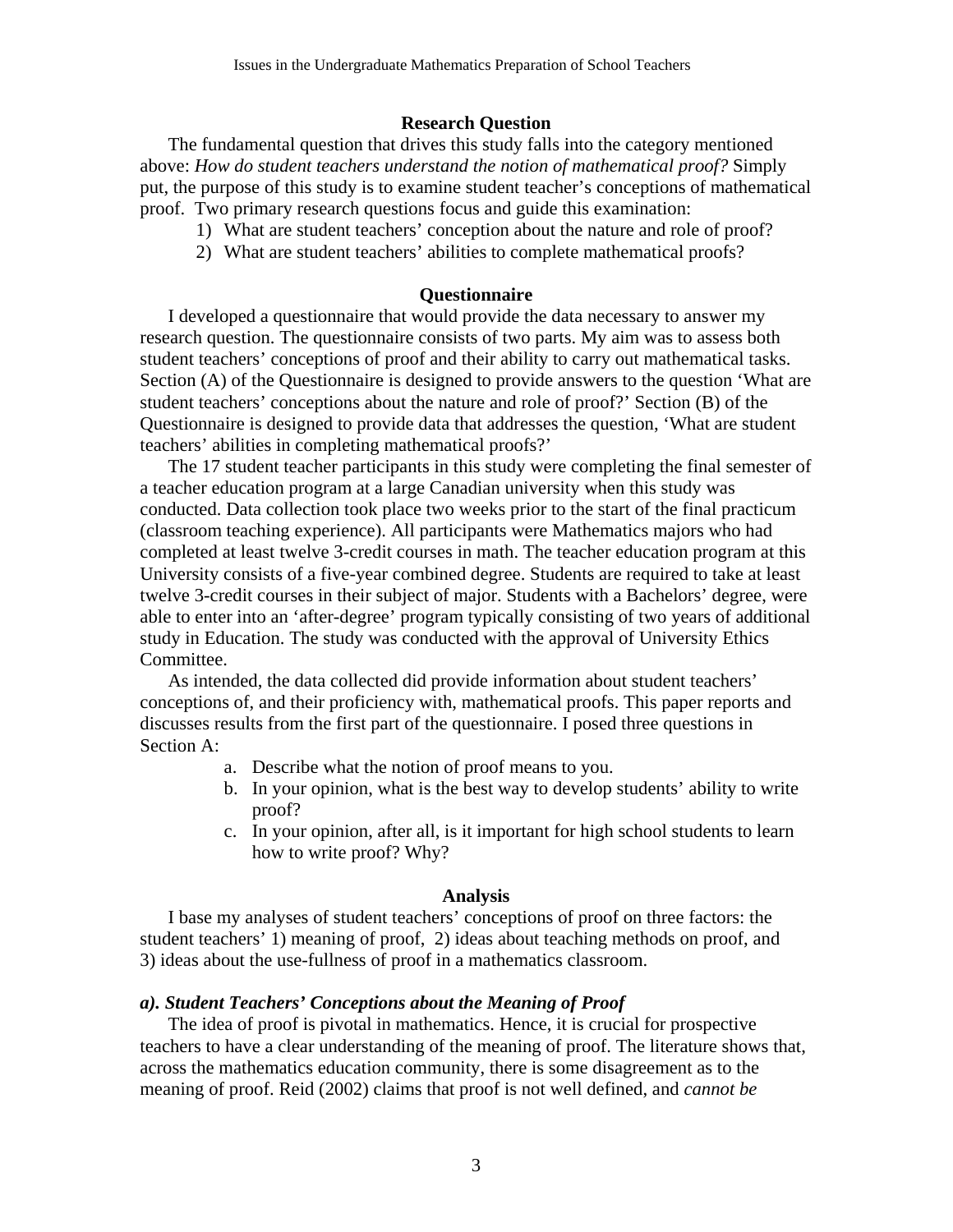*defined* as it means different things to different people. The various meanings of 'proof and proving' depend upon the specific and different dimensions within which the concepts are considered. As Reid notes, a definition can be based on the *concept* of proof, the *purpose* of teaching proof, the kinds of *reasoning* involved, or the *needs* that the process of proving is seen to address. All of the student teacher participants in my study thought about the meaning of proof in terms of the role proof plays in mathematics. Even though there is some common ground in their sense of what a proof is, there are also differences.

 The table below presents a break down of student teacher responses. One can clearly detect traces of the different meanings of proof in their responses. In this table, I have identified the dominant category relevant to each person's response.

| Duuutin waxnees - uummani mvammigs of proof |                           |                       |
|---------------------------------------------|---------------------------|-----------------------|
| #                                           | Categories                | # of student teachers |
|                                             | Proof as Verification     |                       |
| $\mathcal{D}_{\cdot}$                       | Proof as Derivation       |                       |
| 3                                           | Proof as Logical Argument |                       |
|                                             | Proof as Justification    |                       |
| 5                                           | Proof as Discovery        |                       |
|                                             | Proof as Explanation      |                       |

Table 1 Student teachers' dominant meanings of proof

## **1. Proof as Verification**

Hanna (1983) argues that the main role of proof in mathematics is to demonstrate the correctness of a result or truth of a statement. From the earliest beginnings of mathematical proof, during the time of the ancient Greeks, the fundamental role of proof has been to verify mathematical results. However, there is a downside to this argument it ignores the results derived by using non-deductive means. Proof as verification is often associated with formal proof and mathematicians' proof, which is often considered 'real proof,' proof that is rigorous and certain. The mathematician uses this mode of proof to present his/her new results to the mathematics community, understanding that colleagues will necessarily verify the result. If the only role played by proof was the verification of results, one could argue that including proofs in the school curriculum would be of little use since the literature demonstrates that students are more convinced by examples than they are by rigorous/formal proofs (Harel & Sowder, 1998). Formal proofs may seem less convincing to students (or to those who are not mathematicians) because of their symbolic nature and operators.

A majority of the student teachers thought that the meaning of proof is something that can be used to verify an algorithm or a statement. To quote some of the written responses,

| "Proof means that you have shown the relationship you are exploring is true, no matter what." |                     |
|-----------------------------------------------------------------------------------------------|---------------------|
| "Verifying that an algorithm or mathematical statement is correct."                           | (George)<br>(Clare) |
| "A proof is showing that the concept is true for all cases."<br>(emphasis in the original)    | (Chandelle)         |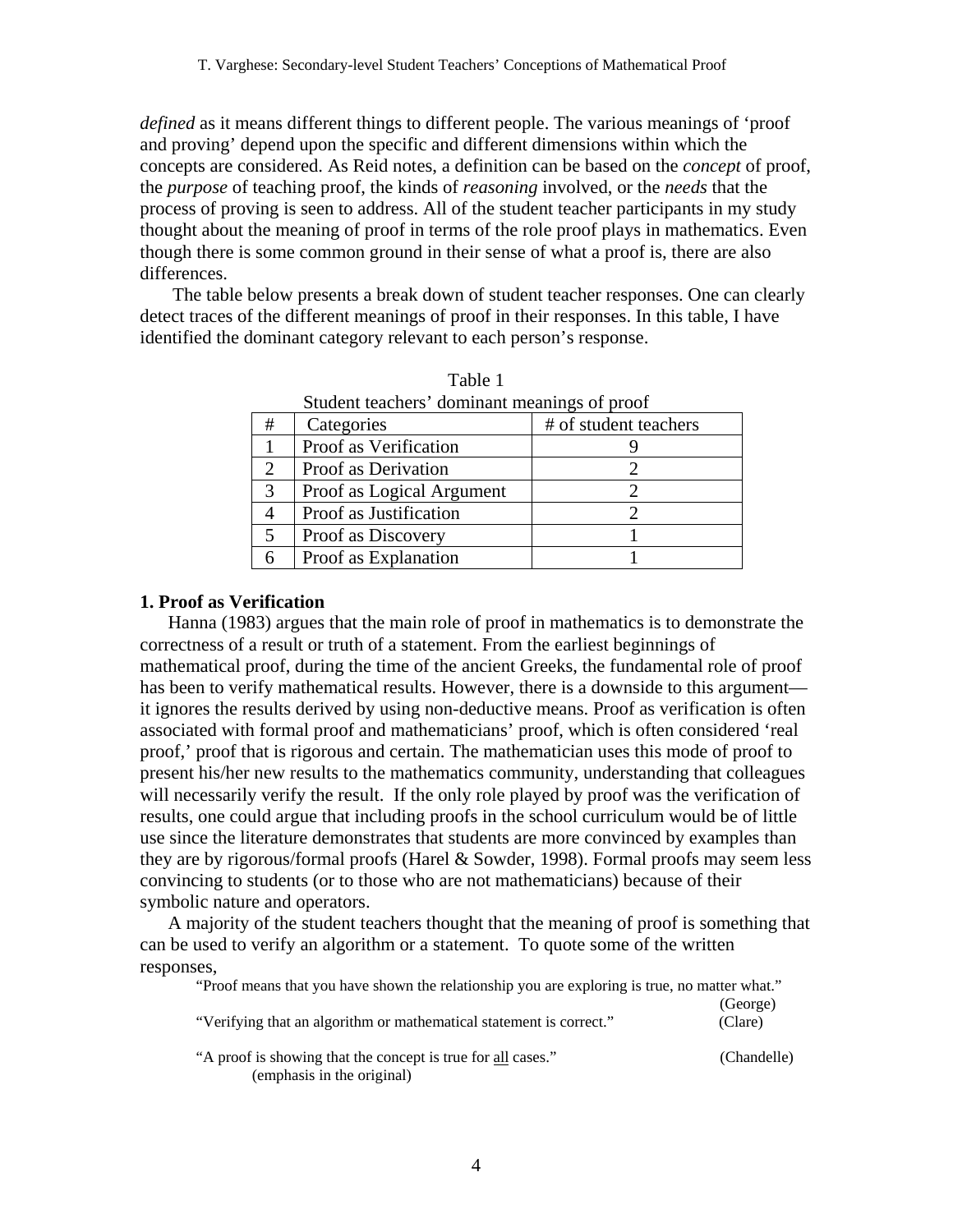It is not surprising that more than half of these student teachers understood proof as 'something used for verification' since this is its most commonly used dimension of meaning. For over three decades, the literature (Hanna, 1983) has identified the main role of proof in mathematics as verification. Indeed, Reid (1995; 2005) calls this the traditional concept of proof precisely because it goes back far in time. In most classrooms, proofs are for 'verification' of some already known mathematical results.

### **2. Proof as Derivation**

Two student teachers explicitly used the terms *"derivation"* and *"derive"* in the definitions each provided for proof. For example,

"detailed (though not necessary) derivation." (Tahira)

"a proof is a system of equations/relationships that are used to derive another equation /relationship from a previous understanding." (Brandon)

What these two participants probably had in mind was the derivation of the quadratic equation as suggested by Knuth (2002a). They might have used the term to show that proof is something that demands the requirements of abstraction, formal vocabulary, symbols, founded on a set of formal axioms etc., that satisfies the requirements of a professional mathematician (Hersh 1993; Marrades and Gutierrez 2000).

#### **3. Proof as Logical Argument**

For research mathematicians, a proof of a statement is synonymous with the logical reasoning that makes the statement true (Lucast, 2003). For this function of proof, all that is needed is a series of arguments that are logical. This was evident in the responses below:

"A proof is a solution to why a theorem is true." (Deanna)

"A statement, based on logic, that indisputably "proves" a theorem to be true or un-true, so long as there is no fault in underlying logic or assumption." (Philip)

### **4. Proof as Justification**

When we think about proof, one of the first things that comes to mind is its role in ensuring the truth of some fact. Proof demonstrates to us the truth of intuitively correct facts (Lucast, 2003). The following responses suggest an understanding of proof as justification:

| "A mathematical justification of a statement using previously proven facts." |  |  | (Wendy) |
|------------------------------------------------------------------------------|--|--|---------|
|------------------------------------------------------------------------------|--|--|---------|

"The mathematical process that justifies a formula or fact." (Grace)

Yet, since most students find examples more convincing than rigorous proofs (Coe  $\&$ Ruthven, 1994), it would seem that examples, more so than proofs, provide *justification*. Rodd (2000) noted that most of the time, *justification* is used in a non-technical way to mean 'a rationale for a belief'. Hence, understanding proof solely in terms of justification may limit one's ability to work with proof.

#### **5. Proof as Discovery**

Proof plays an important role in the discovery or creation of new mathematics (Knuth, 2002a). Indeed, one may argue that the 'discovery function' of proof is especially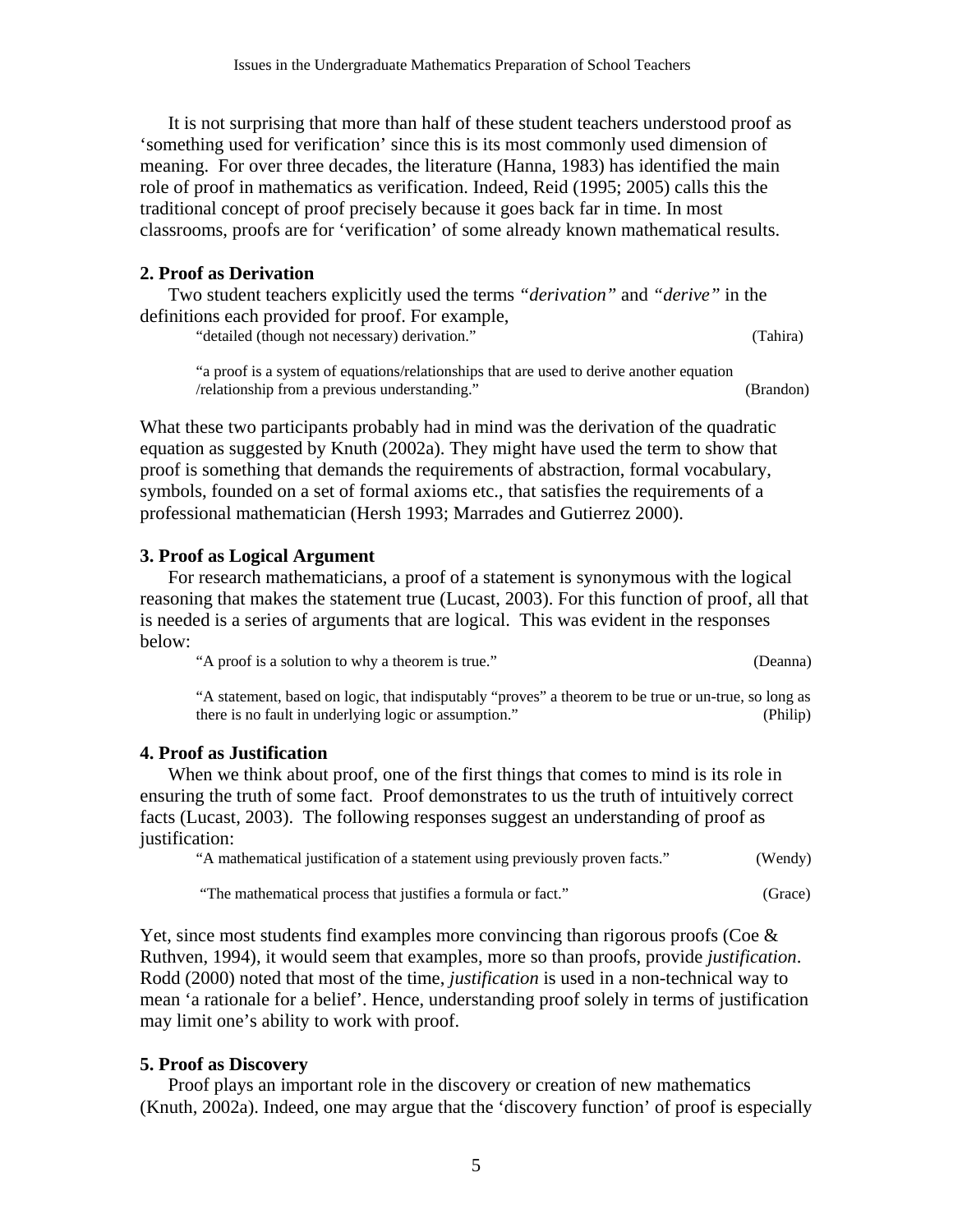important in the mathematics classrooms. The NCTM (2000), for example stresses the importance of using discovery to learn mathematics. Interestingly, according to Chazan and Yerushalmy (1998), proof plays a greater role as discovery in classrooms where software is used. The research data, unfortunately, suggest that student teachers do not commonly understand proof in terms of discovery. Only 1 of 17 student teachers recognized that proof could also be used in the discovery or creation of new mathematics: "Discover of a concept, formula, identity, theory." (Gita)

### **6. Proof as Explanation**

In school mathematics, the main purpose of introducing proof is to enhance understanding. Hence, the explanatory value of proof is of great importance in the school context (Leddy, 2001; Hanna, 1990). Yet, only one student alluded to this function. The participant Spencer writes that "... You can do a proof for a law, algorithm or a relationship[. . . ] It is meant to be an explanation of why this law, algorithm or relationship is the way it is." I find it extraordinary that only 1 student teacher out of 17 considered this meaning of proof. However, this probably reflects the reality within school classrooms. Teachers probably do not place much emphasis, or any at all, upon proofs that explain.

None of the student teachers saw proof as a means to *promote* understanding. As Knuth (2002a, 2002b) notes, students are rarely able to identify the main objectives or functions of mathematical proof, likely because they are only exposed to proof within the realm of geometry as the verification of an already known result. My study validates his finding.

# *b). Student Teachers' Conceptions about the best way to develop students' ability to write proof*

Student responses can be categorized in the following manner:

| Suddent teachers suggestions about the way to write up a proof |                                |                       |  |
|----------------------------------------------------------------|--------------------------------|-----------------------|--|
| #                                                              | Categories                     | # of student teachers |  |
|                                                                | Step by Step Procedure         |                       |  |
|                                                                | (or teacher-assisted examples) |                       |  |
|                                                                | Constructivist                 |                       |  |
|                                                                | <b>Social Process</b>          |                       |  |

Table 2 Student teachers' suggestions about the way to write up a proof

A considerable majority of the students thought that the best way to teach proof is through teacher-assisted examples and step-by-step procedures. Some of the responses include the following:

 "Practice, show examples of proofs, give steps for determining what direction to take the proof in." (Grace)

"Assisted stage by stage implementation and simple individual proofs." (Cathy)

"Give a few examples of a proof and explain. Give them the structure of a proof. Then give them a very simple proof they can do on their own so they can get the feel of them." "Going through numerous examples in class." (John)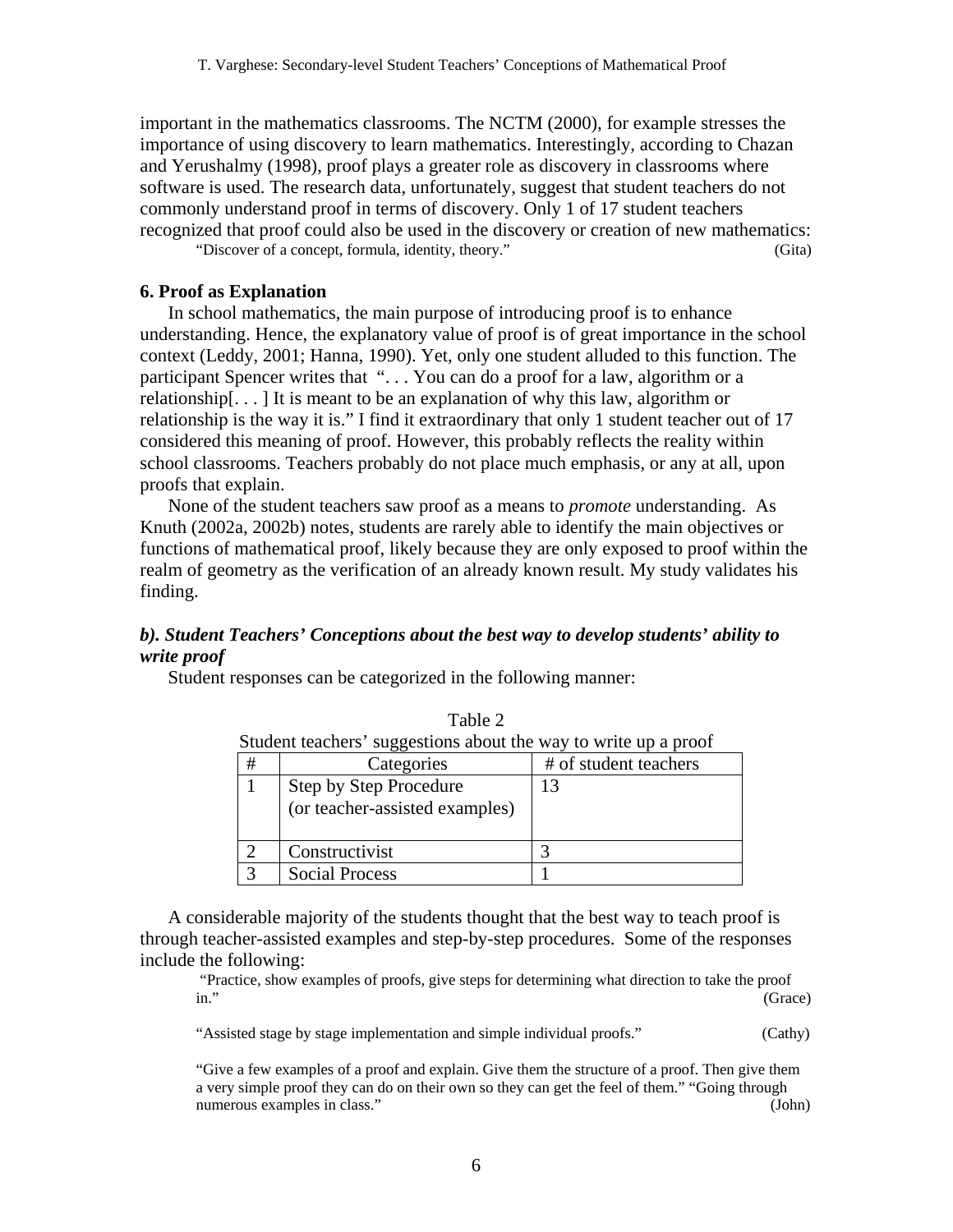"The best way to develop students' ability to write proof is to start with easy proofs that they understand." (Daniel)

"First develop a good understanding of what constitutes a proof. Second – understand some common strategies like: Third – practice deductive reasoning . Fourth – practice proving identities using axioms." (Brian)

"Exposure to some basic proofs; Description of step by step process of proofs. Practice, Practice, Practice." (Brandon)

"Have them practice with simple versions then work their way to more complicated questions." (Wendy)

"Practice. Teach them how to reason." (Gita)

"To introduce the idea early using simple examples. Challenge students to ask how they know something is true, rather than always just assuming it is. Ask students to proceed from one step in the logic to the next" (Philip)

In all of these responses, the only method for learning proof that students were able to suggest is 'more practice'. This likely reflects the way in which they were taught math. Many of these student teachers may have experienced mathematics in a classroom where the teacher and the text were authorities for the right answer. In traditional mathematics classrooms, teachers, and therefore students, view mathematics in terms of procedures to be memorized; the emphasis in such a context is on mechanistic answer-finding. Students who have had such experiences often believe that the only way of mastering the subject is to treat it as a body of isolated concepts and procedures that must be memorized.

Yet, when student teachers are given an opportunity to reflect on possible teaching methods, their responses suggest an unconscious admission that there is something wrong with this age-old and familiar approach. I find this encouraging. Unfortunately, they are unsure as to what other methods to use, given that they probably received little exposure to the *other methods* while they were students in grade school classrooms. This is reflected in Deanna's suggestion that

"Students should be exposed to different ways that theorems can be proved, so they realize there is more than one way to write a proof. In this sense students will not be anxious or nervous when they need to prove something." (Deanna)

Some of the students were familiar with the word 'Constructivism' and the phrase 'Constructivist approach,' though they were often quite vague in their use of these terms. A few of them were not sure what "constructivist" teaching entailed:

"Using constructivism, guiding them to discover idea." (Gita)

Clare's idea of a constructivist approach is a

"Step by step procedure

- (1) Write what you know
- (2) What are you trying to show
- (3) What do you know that can help simplify or make the statement easier and so on …."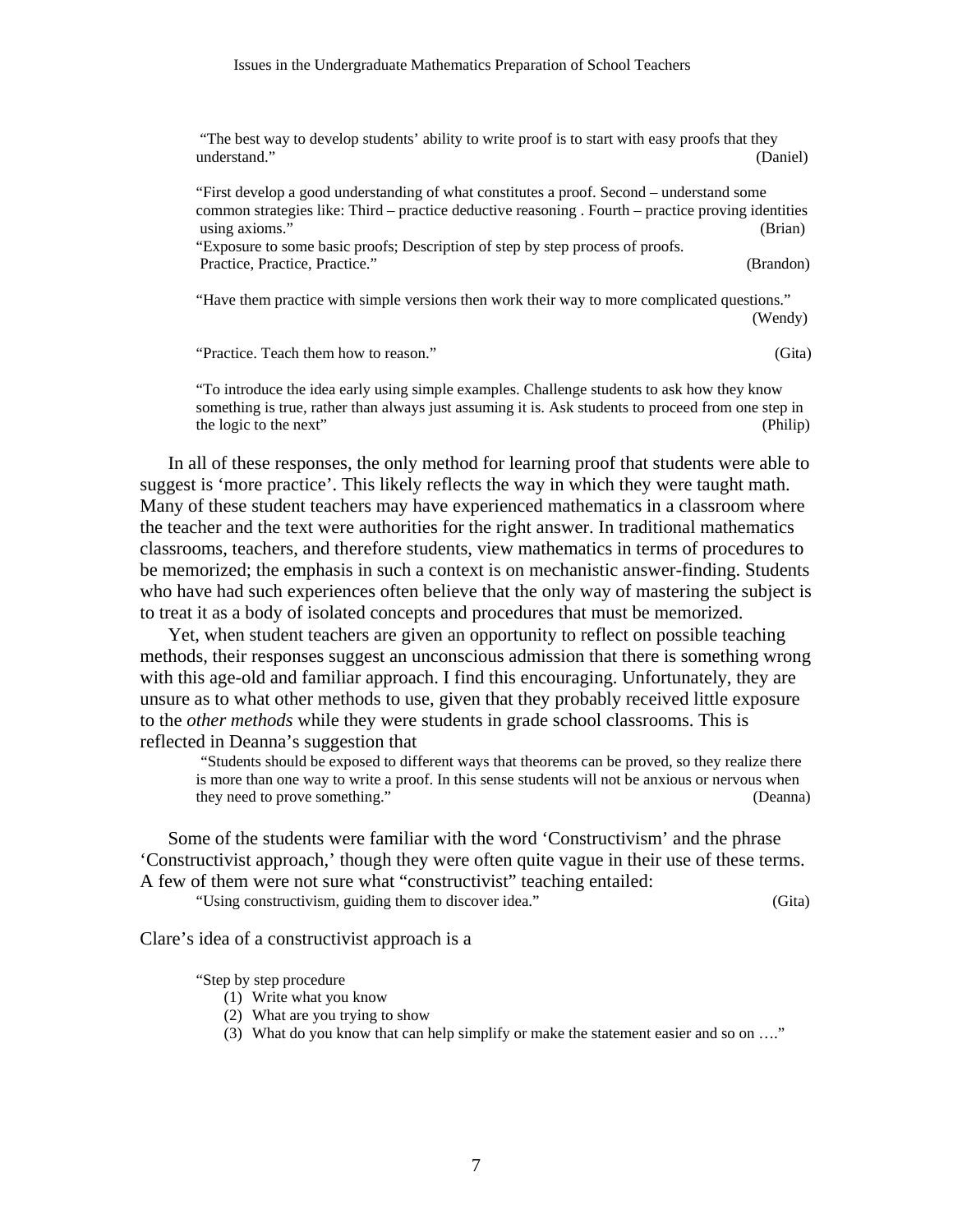Indeed, she seemed unaware of the limits of her understanding, for she specifically used the term "constructivist approach" in her written response and offered verbally, to her peers in the classroom, her version of "constructivism."

Most of the student teachers did not commonly conceive of mathematics as something that arises from the collective energy of groups of individuals. Only one participant considered proof as arising from or as a product of social inter-action: "I think the best way is to get students to come up with a proof as a group" (Sara). Sara's perspective has something in common with the complexivist view. Complexivists suggest that learning takes place, not within the individual mind, but within "an ongoing *structural dance*—a complex choreography—of events which, even in retrospect, cannot be fully disentangled and understood, let alone reproduced" (emphasis in the original; Davis et al. 1996, 153). By framing the classroom as a "complex, emergent system, as an individual collective learner rather than as a collection of individual learners" (Davis and Upitis 2004, 126), teachers are able to observe the "thinking" of the collective, . . . [that is,] the interactions and prompts that trigger new possibilites and insights for the collective" (Davis and Simmt 2003, 144).

It is to be noted that only one of 17 students stressed co-construction of knowledge. Although social acceptability is an important aspect of mathematical proof—as Manin (1977) writes, "a proof becomes a proof after the social act of accepting it as a proof" (as cited by Knuth, 2002b, p. 64)—co-creation of proof through social problem solving seems not to be something that these student teachers have deeply considered.

## *c). Student Teachers' Conceptions about the importance of learning proof in high school*

Student responses tend to indicate three lines of thinking. A few students responded to the question "Is it important to learn proof in high school?" with an emphatic "No." A second group of students, also low in number, said that proof should be taught in every mathematics class and then offered reasons for this belief. A third group of students believed that proof should be part of the curriculum; however, they also expressed reservations about emphasizing it. Most of the student teachers in this group also mentioned that mathematical proof should only be introduced to select groups of students, including those who plan to study advanced mathematics. As Hanna (2000) noted the idea that proof should be reserved for a 'certain group of students' is highly problematic. This attitude implies that it is possible to learn mathematics, without ever needing to prove a theorem. Hanna (2000) writes that:

The basis for this idea seems to be the erroneous assumption that proof is, in fact, a specialized branch of mathematics, even an arcane branch so complicated that it is best avoided by all who do not absolutely require it. […] Reserving proof for those planning post secondary studies cannot but send the message to the bulk pf the students that for them there is really no point in proof at all. (p. 25).

The following are some of the student teachers' responses that reflect this negative attitude to proof:

"…..formal proofs are very complicated and mostly confusing and frustrating to high school students." (George)

"in geometry proof is a must, but trigonometric proof[s] are above most students." (Sara)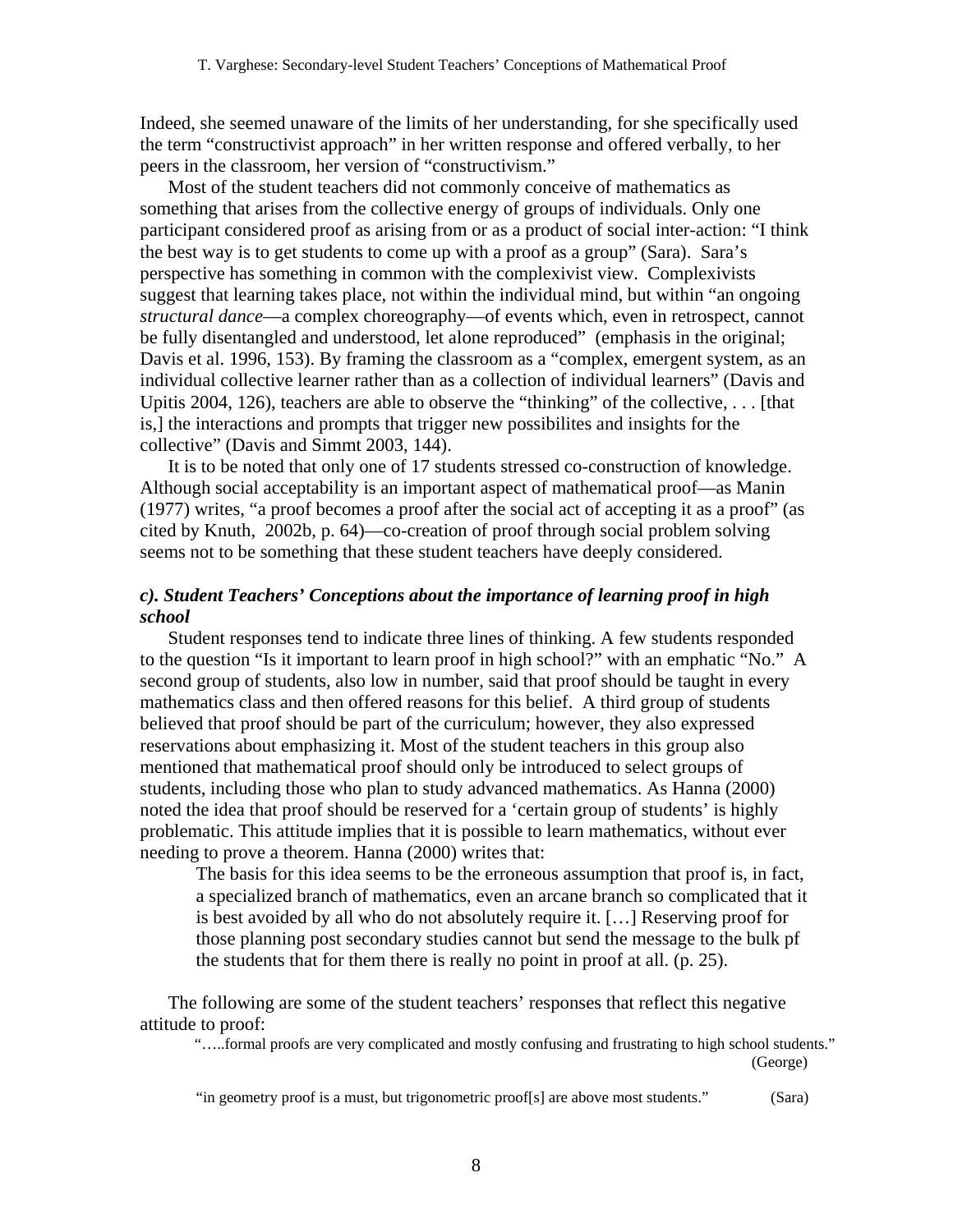| "Not formal proofs, but proofs that explain."                                                    | (Spencer) |
|--------------------------------------------------------------------------------------------------|-----------|
| "Only students going to university should be taught proof."                                      | (Daniel)  |
| "It should only be used in pure stream."                                                         | (Gita)    |
| "No unless they are planning to take advanced mathematical courses."                             | (Wendy)   |
| "Introduce proof – let them not be asked to write. High school topics are difficult even without |           |

proof." (John)

"No – it is far too complex." (Tahira)

 "It is important for verification purpose. They [students] should not necessarily be able to come up [with proof] on their own." (Chandelle)

Overall, these students consider 'mathematical proof' a waste of time in the secondarylevel classroom. Most participants regard proof as something written in two columns by the teacher on a black/white board for students to copy and memorize for an exam. They also strongly believe that adolescents are not likely to use mathematical proof anywhere outside of the classroom: As Terrence stated: "No, as students will not use proof again [after their high school]."

 Also of interest are the responses of the student teachers who want to retain proof as a part of the high school curriculum. What is especially intriguing is their ambiguity. They do not wholeheartedly endorse the teaching of proofs at the high school level (mostly because of their discomfort with them), but they argue that inclusion will improve fluency in problem solving, and for this reason, "proofs should be retained." They are also aware of the fact that, in post-secondary education, mathematical proof is a must, and a lack of ability in completing mathematical proofs may cost students, especially if their major is in mathematics or a related subject area. George mentioned that "[i]t is important to teach our students to be able to logically discern information much like proof"; Clare said students should be introduced to"[v]ery basic proof such as trigonometric proofs . . . otherwise no"; and Sara thought that trigonometric proofs "are above most students." By trigonometric proofs, Clare probably meant trigonometric identities. She continues: "I feel students should be able to reassure themselves that what they are doing will lead to a correct result […] I think proofs allow practice with problem solving, except only with the basic proof." Additional responses of note are listed below:

"Yes students should be able to write proofs so that it will aid in developing their understanding." (Deanna)

| "It [proof] helps not to memorize a theory or concept."              | (Gita)   |
|----------------------------------------------------------------------|----------|
| "proofs should be taught as it increases confidence in mathematics." | (Gita)   |
| "students going to university should be taught proof."               | (Daniel) |

"Important as it develops helps in deductive reasoning skills which can be applied to every day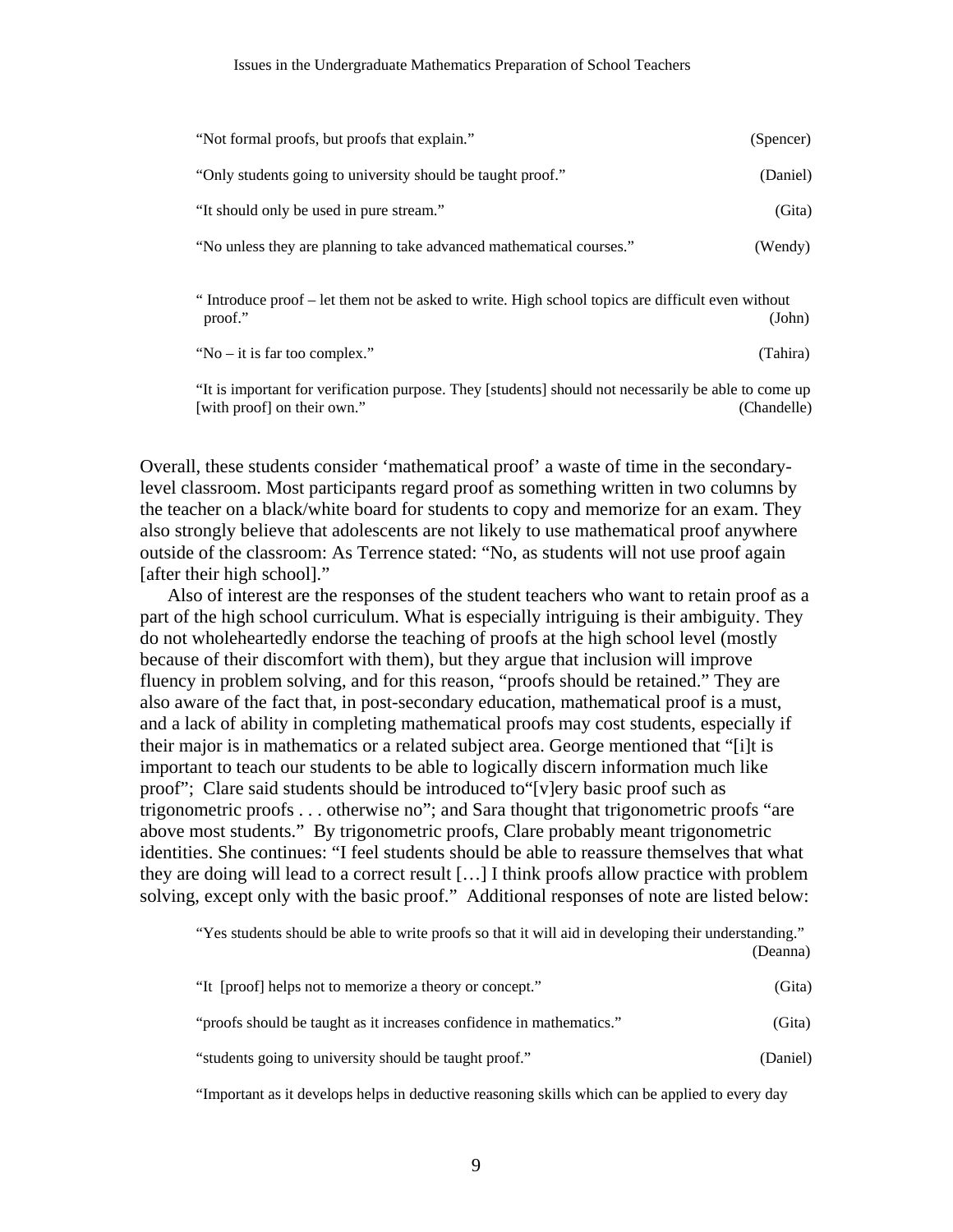logic problems. ....gives insight to how an algorithm was developed"

(Daniel)

 "Yes- because students should not look at some pattern and believe the pattern is universal." (Philip)

"Yess [*sic*], helps understanding prepares them for post secondary school. Helps in deeper thinking. Helps to make connection." (Grace)

Finally, some student teachers suggested that proof should be taught in high school so that the method of proof learned in geometry could be transferred to other contexts. Reid (2005) disagrees with this idea, arguing that the criterion of acceptability of explanation that defines mathematics as a domain of explanation cannot be transferred to other domains. He suggests that the motivation for teaching/learning proof must be a better understanding of the nature of mathematics itself, not better reasoning in other domains.

The responses of the student teachers' in this study substantiate Knuth's (2002a) observation that the teaching of proof is restricted to certain areas and topics in the secondary school curriculum. In the secondary school curriculum, proof is most commonly relegated to the role of *verification*. Since proofs are, therefore, largely about *verifying* an already known mathematical result, students find proof of little use in school mathematics. Responses provided by respondents in this study suggest that these prospective teachers are unsure at to what would constitute an effective strategy for learning and/or teaching mathematical proofs. One of the complications associated with teaching proof is the difficulty of communicating an effective strategy for proving (Hadas et al. 2000). Training student teachers to make proof accessible to high school students should be one of the focuses in teacher education. Knuth (2002c) had noted that the teachers should experience proof as a learning tool. University educators should seriously think about this if they hope to make mathematics more meaningful for both teacher and learner.

#### **Summary**

My analysis of the data collected indicates that student teachers' conceptions of mathematical proof are narrowly grounded in traditional understandings of its nature, function, and value. Most of the participants in my study regarded proof as a means of verification; only one person understood proof as a means of explanation. My findings, though they pertain to student teachers, support Knuth's (2002a, 2002b) conclusions concerning practicing teachers. Most student teachers believe that teacher-assisted practice is the best way to learn proof. Although some students referred to "constructivist approaches," most were unclear about what a "constructivist approach" entails. My sense is that students included the term in their responses to show that they were aware of current educational trends.

Many student teachers also believe that proof should only be introduced to select groups of students such as those who plan to study advanced mathematics. The fact that student teachers today would take such a position raises a red flag, for it sends the message that there is no need for the majority of students to study proof and proving in the classroom, and so little need for future teachers to teach proof to all of their future students. For the most part, their responses suggest that these student teachers continue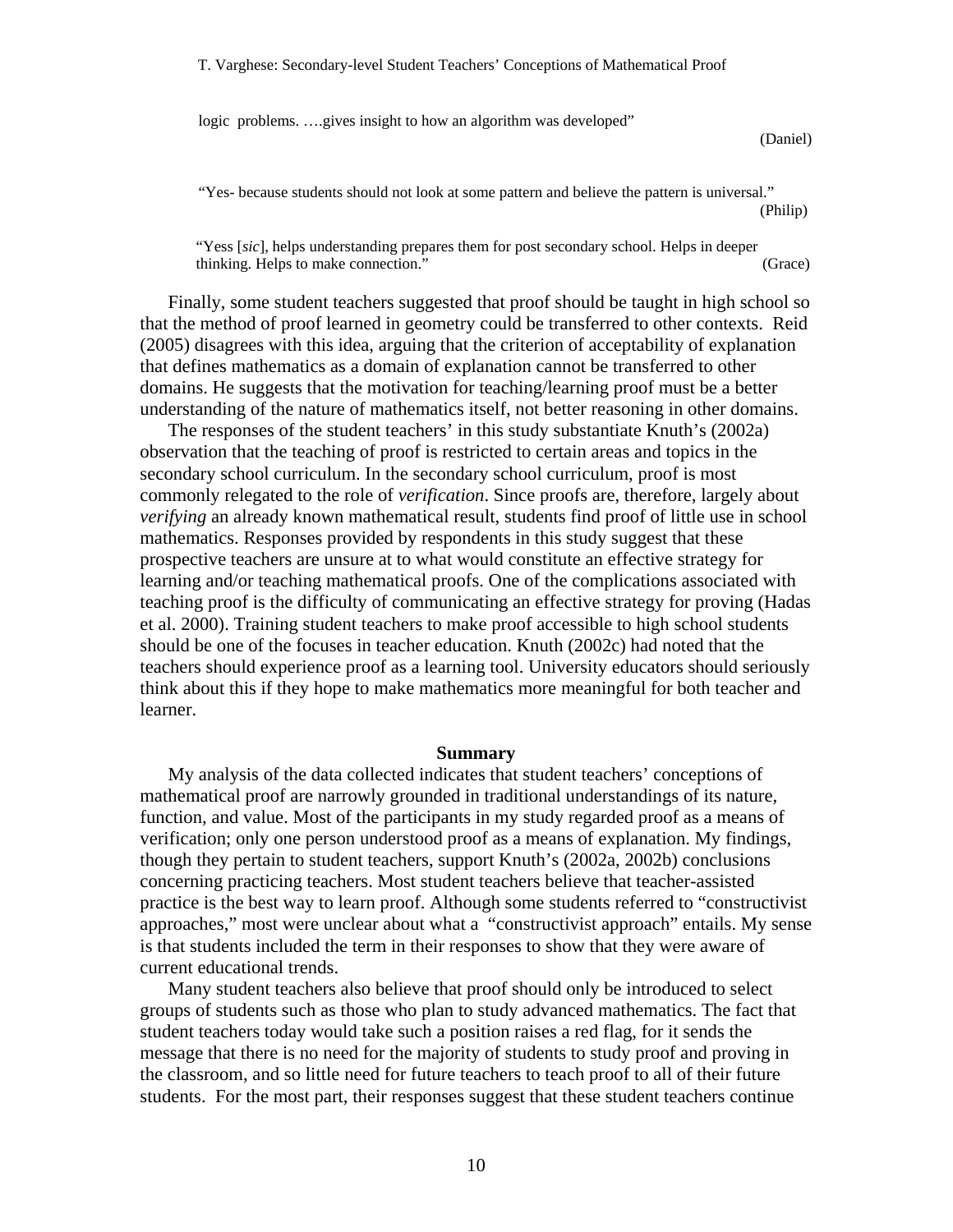to regard proof as a formal, and often meaningless, exercise performed by the teacher. (Interestingly, Alibert [1988] conducted a study twenty years earlier with a similar result: those participants also regarded proof as a formal, and often meaningless, exercise performed by the teacher.) The student teachers I interviewed also spoke with some frustration about their experiences with proof and proving.

The uneasiness expressed by student teachers about mathematical proof suggests an examination of students' experiences with the mathematical proof in the post secondary classrooms too. Wu (1997) suggests that the undergraduate mathematics education is built on "Intellectual –Trickle Down Theory" (p. 5). Professors direct their teaching towards the best students while believing that, somehow, the rest will take care of themselves. He also notes another aspect of undergraduate mathematics education, what he calls *"delayed gratification"* , where the instructors believe that if students don't understand something in a particular course now, they will surely come to understand it when they do their graduate study or when they begin research. However, in reality only 20% or less of the math graduates continue with graduate work. For the vast majority of undergraduates, these courses are the "grand finale of their mathematical experience" (1997. 4). Those who opt to become secondary mathematics teachers will be among this vast majority of students who were fed "technicality after technicality" in their mathematics courses, and did not understand most of the material that was taught. My study points towards a need for further research in this area. Further in-depth studies of student teachers' understanding of mathematical content areas other than "mathematical proof" are necessary if teacher education programs are to become more effective at educating future mathematics teachers.

## **References**

Alibert, D (1988). Towards new customs in the classroom. *For the Learning of Mathematics* 8 (2), 31-35.

In Balacheff, N. (1988). Aspects of proof in pupils' practice of school mathematics. In D. Pimm (Ed.) *Mathematics, teachers and children,* (pp. 216-235). (Trans. By D. Pimm). London: Hodder & Stoughton.

Coe, R ., & Ruthven, K. (1994). Proof practices and constructs of advanced mathematics students. *British Educational Research Journal, 20,* 41-53.

Chazan, D., & Yrushalmy, M (1989). Charting a course for secondary geometry. In R. Lehrer & D. Chazan (Eds.), *Designing learning environments for developing understanding of geometry and space,* 67-90. Mahwah: Erlbaum.

Cyr, S (2004). Conceptions of proof among pre-service high school mathematics teachers. In Proceedings of the  $26<sup>th</sup>$  Annual meeting of North American Chapter of the International Group for the Psychology of Mathematics Education, D. E. McDougall and J.A. Ross (Eds). 2, 569-574. Toronto, Canada: University of Toronto.

Davis, B., Sumara,D.J, & Kieran, T.E (1996). Cognition, co-emergence,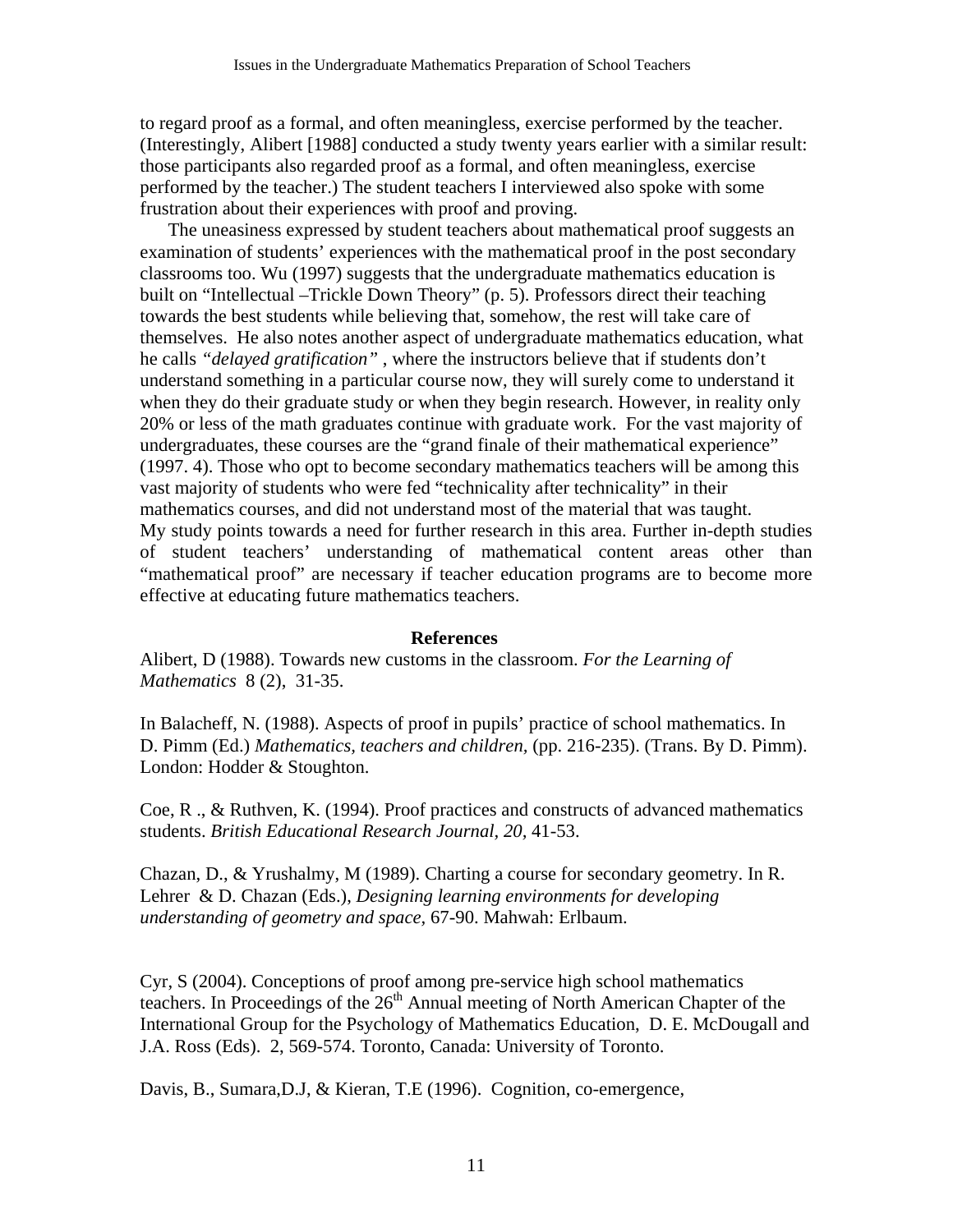T. Varghese: Secondary-level Student Teachers' Conceptions of Mathematical Proof

curriculum. *Journal of Curriculum Studies*, 28, 151-169.

Davis, B., and E. Simmt. 2003. Understanding learning systems: mathematics education and complexity science. *Journal for Research in Mathematics Education*, 34(2): 137-167.

Davis, B., & Upitis, R. (2004). Pending knowledge: on the complexities of teaching and learning. *Journal of Curriculum Theorizing* 20(3), 113-128.

Fennema, E., & Franke, M (1992). Teachers' knowledge and its impact. In D. Grouws (ed.) *Handbook of Research on Mathematics Teaching and Learning*, 147-164. New York: Macmillan.

Hanna, G (1983). *Rigorous proof in mathematics education.* Toronto: OISE Press.

Hanna, G (1990). Some pedagogical aspects of proof. *Interchange* 21(1), 6-13.

Hanna, G (2000). A critical examination of three factors in the decline of proof. *Interchange* 31(1), 21-33.

Healy, L., & Hoyles, C. (2000). A study of proof conceptions in algebra. *Journal for Research in Mathematics Education* 31(4), 396-428.

Hersh, R (1993). Proving is convincing and explaining. *Educational Studies in Mathematics* 24(4), 389-399.

Housman, D., & Potter, M. (2003). Proof schemes and learning strategies of above average mathematics students*. Educational Studies in Mathematics* 52(3), 139-158.

Hadas, N., Hershkowitz,R., & Schwarz, B.B. (2000). The role of contradiction and uncertainty in promoting the need to prove in dynamic geometry environments. *Educational Studies in Mathematics*, 44(1-2), 127-150.

Jones, K. (1997). Student teachers' conceptions of mathematical proof. *Mathematical Education Review,* 9, 23-32.

Knuth, E.J. (2002a). Secondary school mathematics teachers' conceptions of proof. *Journal for Research in Mathematics Education* 33, no. 5: 379-405.

\_\_\_\_\_\_\_\_\_\_2002b. Teachers' conceptions of proof in the context of secondary school mathematics. *Journal of Mathematics Teacher Education,* 5, 61-88.

\_\_\_\_\_\_\_\_\_\_\_\_2002c. Proof as a learning tool. *Mathematics Teacher* 95 (7): 486-490.

Leddy, J.F.J. (2001). *Justifying and proving in secondary school mathematics.* Unpublished doctoral dissertation, Toronto, Canada: OISE, University of Toronto.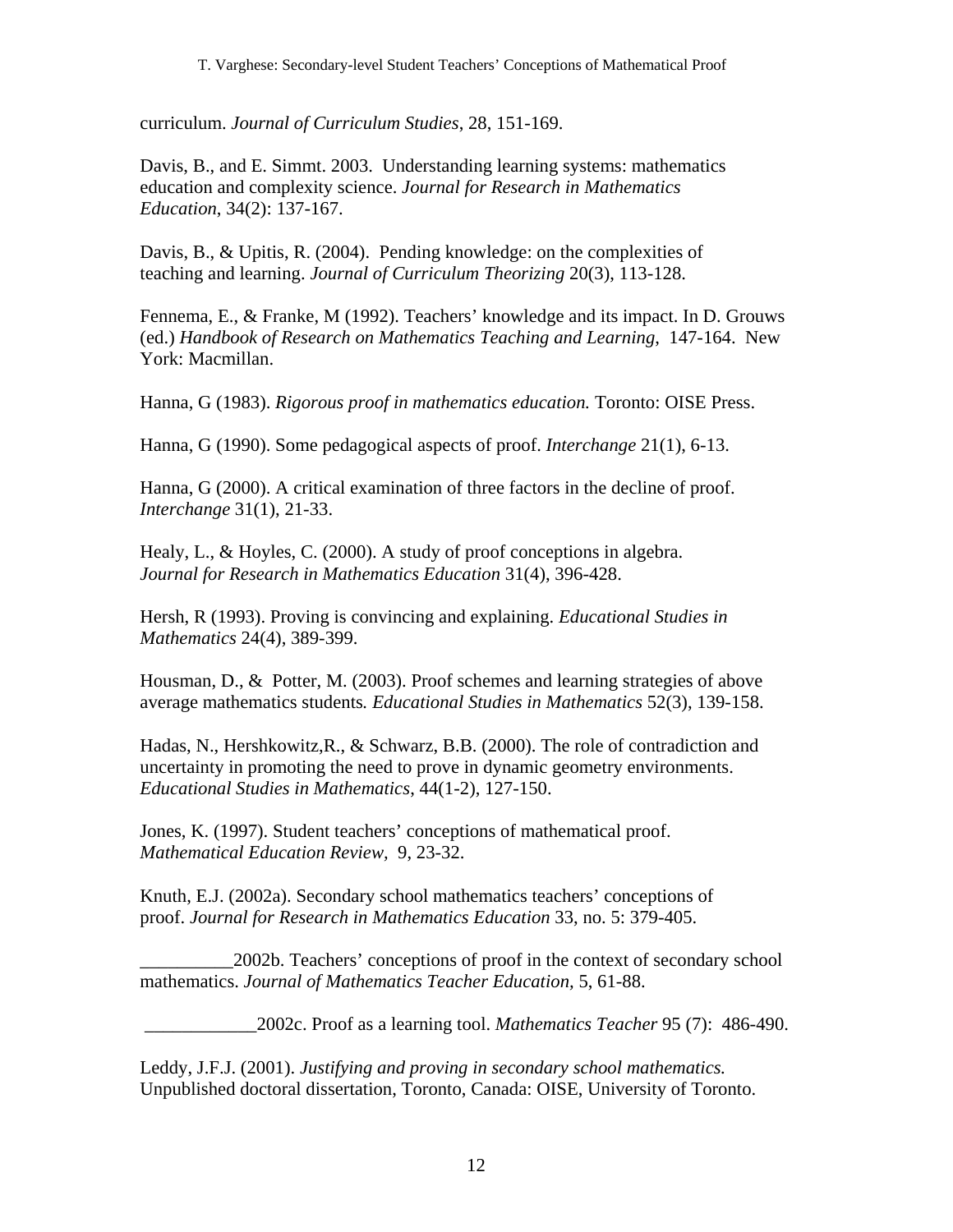Lucast, E.K. (2003). *Proof as method: A new case for proof in mathematics curricula.*  Unpublished masters' thesis. Pittsburg, US: Carnegie Mellon University.

Martin, W.G., & Harel, G. (1989). Proof frames of preservice elementary teachers. *Journal forResearch in Mathematics Education,* 20 (1), 41-51.

Marrades, R., & Guiterrez, A. (2000). Proofs produced by secondary school students learning geometry in a dynamic computer environment. *Educational Studies in Mathematics,* 44, 87-125.

Manin, Y. 1997. *A course in mathematical logic.* New York: Springer Verlag.

National Council of Teachers of Mathematics (1989). *The Curriculum and Evaluation Standards for School Mathematics.* Reston, VA: National Council of Teachers of Mathematics.

\_\_\_\_\_\_\_\_\_\_\_\_\_\_\_\_\_ 1991. *Professional standards for teaching mathematics.* Reston, VA: National Council of Teachers of Mathematics.

\_\_\_\_\_\_\_\_\_\_\_\_\_\_\_\_\_1995. *Assessment standards for school mathematics.* Reston, VA: National Council of Teachers of Mathematics.

\_\_\_\_\_\_\_\_\_\_\_\_\_\_\_\_\_\_. 2000. *Principles and standards for school mathematics.* Reston, VA: National Council of Teachers of Mathematics.

Raman, M. (2003). Key ideas: what are they and how can they help us understand how people view proof? *Educational Studies in Mathematics* 52 (3), 319-325.

Rodd, M. M. (2000). On mathematical warrants: Proof does not always warrant, and a warrant may be other than proof. *Mathematical Thinking and Learning* 2(3), 221-244.

Reid, D. (1995). The need to prove. Unpublished doctoral dissertation, Edmonton, Canada: University of Alberta.

Reid, D. (2002). What is proof? *La Lettre de la Preuve: International newsletter on the teaching and learning of proof*. Summer 2002. Online at: http://wwwleibniz.imag.fr/DIDACTIQUE/preuve/Newsletter/02Ete/WhatIsProof.pdf

Reid, D. (2005). *The meaning of proof in mathematics education* Paper presented to Working Group 4: Argumentation and Proof, at the Fourth annual conference of the European Society for Research in Mathematics Education. Sant Feliu de Guíxols, Spain. 17 - 21 February 2005. Proceedings to appear. Currently available online at: http://cerme4.crm.es/Papers%20definitius/4/Reid.pdf.